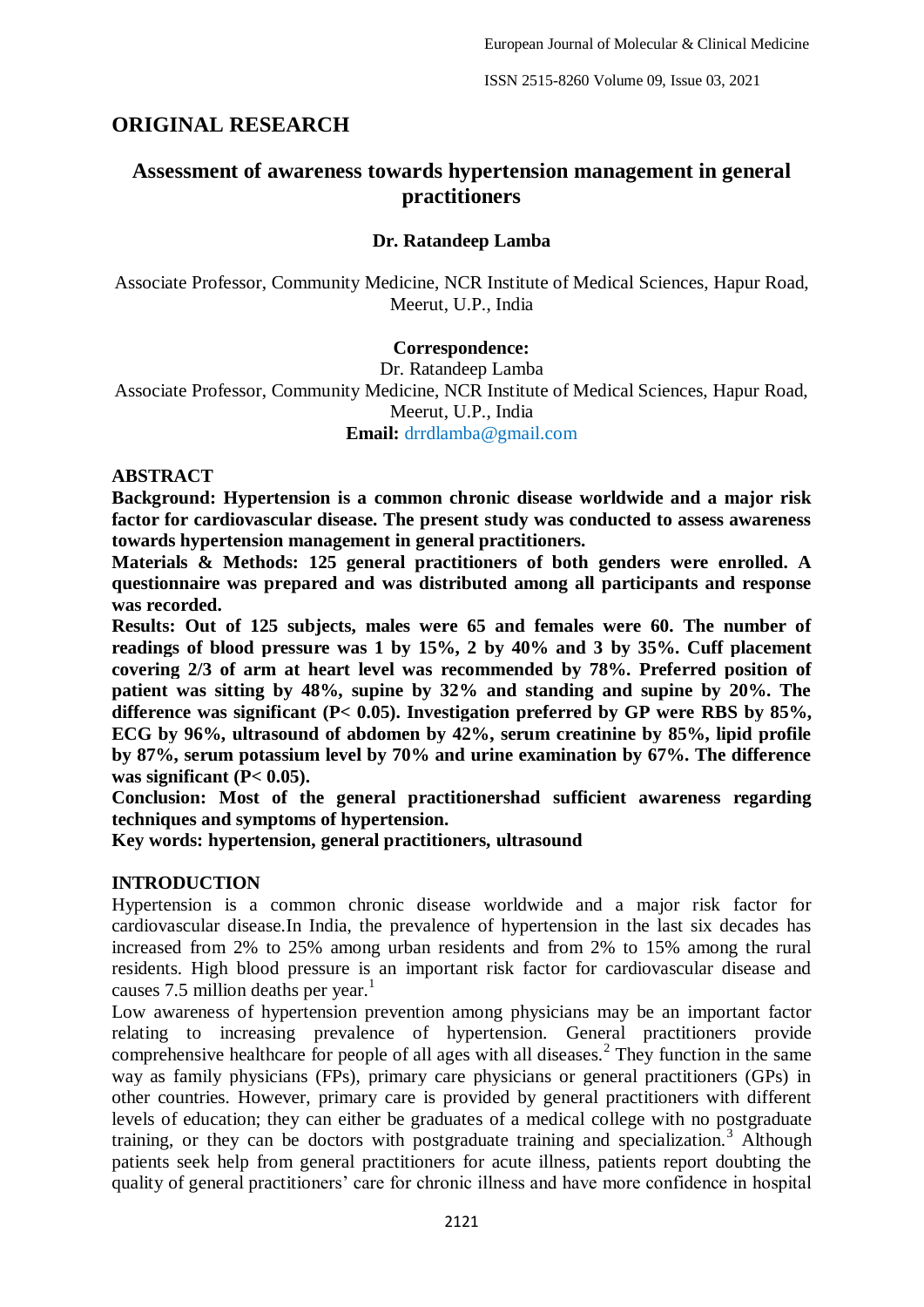clinics, which are perceived to have more qualified physicians and more modern equipment and procedures.Some of the studies which had evaluated doctors prescribing practices against the guidelines failed to address comorbidities.<sup>4</sup>The present study was conducted to assess awareness towards hypertension management ingeneral practitioners.

## **MATERIALS & METHODS**

The present study was conducted among 125 general practitionersof both genders. All were enrolled after obtaining their written consent.

Data such as name, age, gender etc. was recorded. A questionnaire was prepared which comprised of information regarding technique of measurement of blood pressure, diagnosis of prehypertension and hypertension, evaluations of newly diagnosed hypertensive patients, role of non-pharmacological measures to treat prehypertension and hypertension, level of blood pressure to start pharmacological treatment and selection of antihypertensive agents in different clinical conditions.It was distributed among all participants and response was recorded. Data thus obtained were subjected to statistical analysis. P value  $< 0.05$  was considered significant.

#### **RESULTS**

#### **Table I Table I Distribution of participants**

| <b>Total-125</b> |       |                |  |
|------------------|-------|----------------|--|
| Gender           | Males | <b>Females</b> |  |
| Number           | 65    | 60             |  |

Table I shows that out of 125 subjects, males were 65 and females were 60.

| <b>Technique</b>   | <b>Method</b>                      | <b>Percentage</b> | P value |
|--------------------|------------------------------------|-------------------|---------|
| No. of readings of |                                    | 15%               | 0.05    |
| blood pressure     |                                    | 40%               |         |
|                    |                                    | 35%               |         |
| Cuff placement     | Covering 2/3 of arm at heart level | 78%               |         |
| Preferred position | <b>Sitting</b>                     | 48%               | 0.04    |
| of patient         | Supine                             | 32%               |         |
|                    | Standing and supine                | 20%               |         |

### **Table II Method of blood pressure measurement**

Table II, graph I shows that number of readings of blood pressure was 1 by 15%, 2 by 40% and 3 by 35%. Cuff placement covering 2/3 of arm at heart level was recommended by 78%. Preferred position of patient was sitting by 48%, supine by 32% and standing and supine by 20%. The difference was significant (P< 0.05).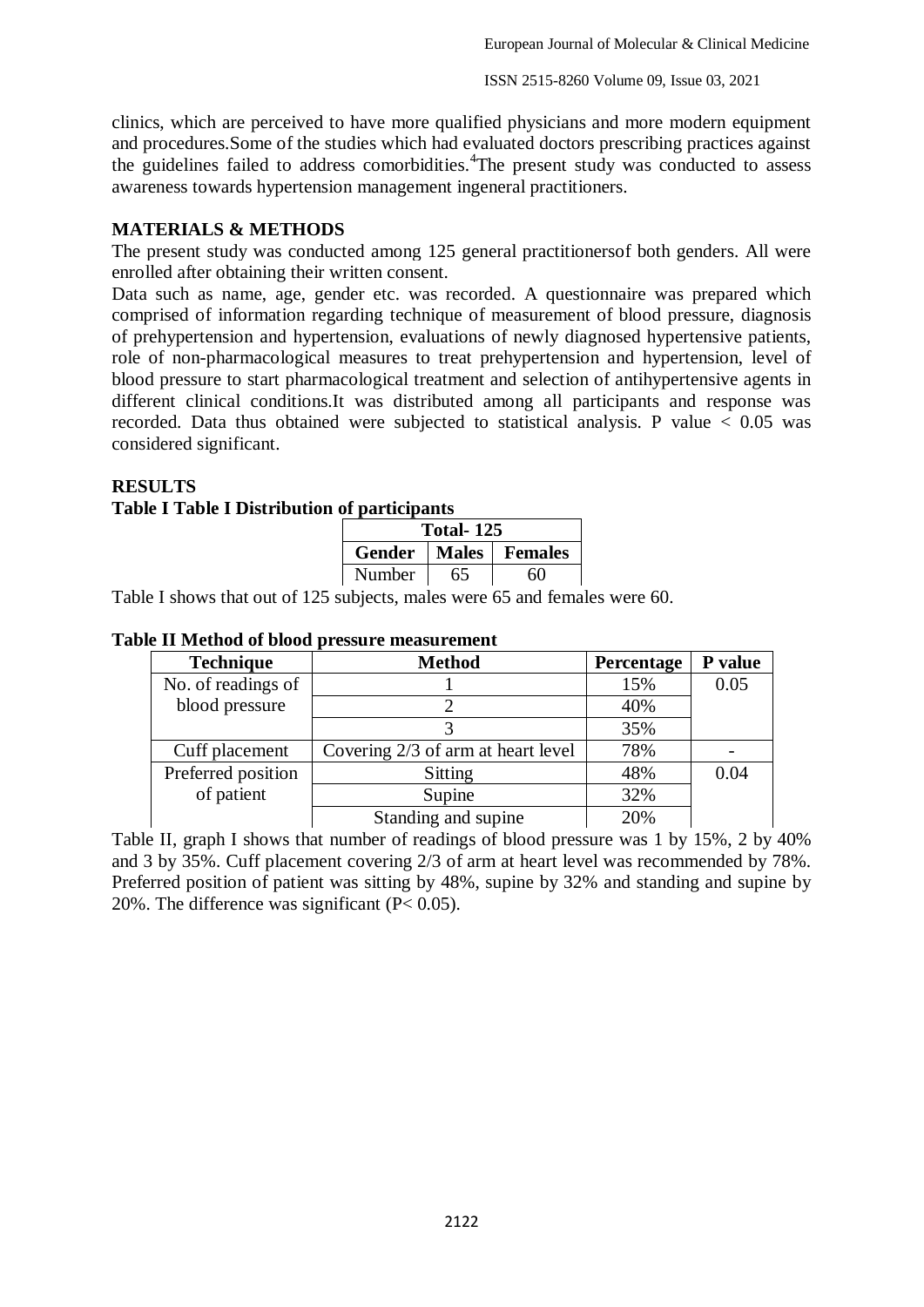ISSN 2515-8260 Volume 09, Issue 03, 2021



**Graph I Method of blood pressure measurement**

**Graph II Investigations for newly diagnosed hypertensive patients**



Graph II shows that investigation preferred by GP were RBS by 85%, ECG by 96%, ultrasound of abdomen by 42%, serum creatinine by 85%, lipid profileby 87%, serum potassium level by 70% and urine examination by 67%. The difference was significant (P< 0.05).

# **DISCUSSION**

Correct measurement and interpretation of the BP (BP) is essential in the diagnosis and management of HTN. Popular and commonly used auscultatory office BP measurement has major shortcomings. Surveys of mercury devices in clinical practices have shown that there are frequently mechanical defects, and physicians' rarely follow official guidelines for their use. 5 It establishes adults' target blood pressure as SBP/DPB < 140/90 mmHg in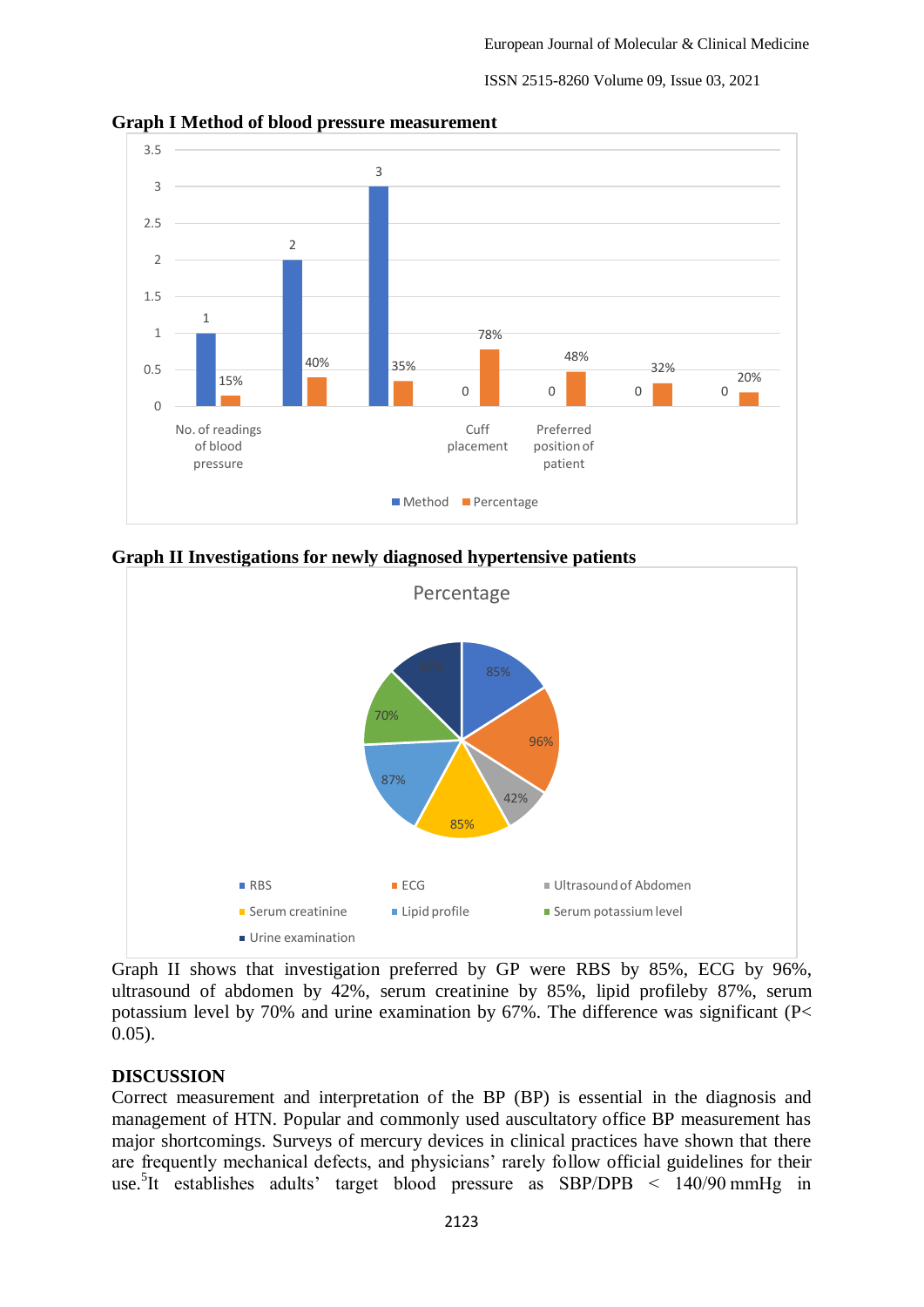uncomplicated hypertension;  $\leq 150/90$  mmHg for adults  $\geq 65$  years; and  $\leq 130/80$  mmHg for those with diabetes, coronary heart disease or renal disease.<sup>6</sup> It also advises on antihypertensive drug use and emphasizes lifestyle modification such as sodium restriction, smling cessation, weight loss, reduced alcohol consumption and increased dietary potassium and physical activity as prevention and control measures.<sup>7</sup>The present study was conducted to assess awareness towards hypertension management ingeneral practitioners.

We found that out of 125 subjects, males were 65 and females were 60. The 2009 Canadian Hypertension Education Program published its comprehensive recommendations for hypertension prevention and management, which included specific lifestyle modifications to restrict dietary sodium, perform aerobic exercises, maintain healthy body weight and waist circumference; detailed dietary recommendations, alcohol limitations and stress management techniques were also included as well as recommended pharmacologic agents.<sup>8</sup> The National Clinical Guideline Centre in the UK updated its hypertension guidelines in 2011; it comprises evidence-based advice on the care and treatment of adults with primary hypertension, including new, updated diagnosis, antihypertensive drug treatment and monitoring. Most guidelines are updated annually.<sup>9</sup>

We found that number of readings of blood pressure was 1 by 15%, 2 by 40% and 3 by 35%. Cuff placement covering 2/3 of arm at heart level was recommended by 78%. Preferred position of patient was sitting by 48%, supine by 32% and standing and supine by  $20\%$ . Deshpande et al<sup>10</sup> conducted a cross- sectional survey in 80 general practitioners (GPs) of the western part of Vadodara city with the use of a questionnaire prepared from JNC-7 guidelines and standard medical books. Seventy- seven [97.55%] GPs completed the questionnaire and their responses were statistically analysed.Twenty percent of GPs were not applying BP cuff properly for BP measurement. Only 18% and 16.6 % could diagnose isolated diastolic hypertension (IDH) and isolated systolic hypertension respectively (ISH) and 21% and 29% would have considered treatment of IDH and ISH respectively.48% consider treating pre-hypertension using non-pharmacological measures. Only 21% use thiazide diuretics for uncomplicated HTN and 50% use beta-blockers in coronary artery disease patients.

We observed that investigation preferred by GP were RBS by 85%, ECG by 96%, ultrasound of abdomen by 42%, serum creatinine by 85%, lipid profile by 87%, serum potassium level by 70% and urine examination by 67%. Chen et  $al<sup>11</sup>$  in their study a questionnaire survey was conducted among all general practitioners at five community health service centers selected by convenience sampling. A total of 160 questionnaires were distributed and 147 were returned (response rate 91.9%) The questionnaire included general information; 12 subjective questions on health promotion, education and training needs; and 19 objective questions in 5 domains (epidemiology, diagnosis, treatment, referral and community management) measuring knowledge of hypertension prevention and treatment.The major difficulties in health education practice for general practitioners were poor patient compliance (77.6%) and lack of medical consultation time (49.0%). The average accuracy rate of hypertension prevention knowledge was 49.2%, ranging from 10.5% to 94.7%. The factors associated with accuracy rate were physician's education level (medical university vs. professional school,  $\beta = 13.3$ ,  $P = 0.003$ ), and type of center (training base vs. community healthcare center,  $\beta$  = 12.3, P < 0.0001). Most physicians (87.8%) reported being willing to attend training courses regularly and the preferred frequency was once every  $2 \sim 3$  months (53.5%). The preferred course was medical treatment of hypertension (82.3%) and the most favored training approach was expert lectures (80.3%).